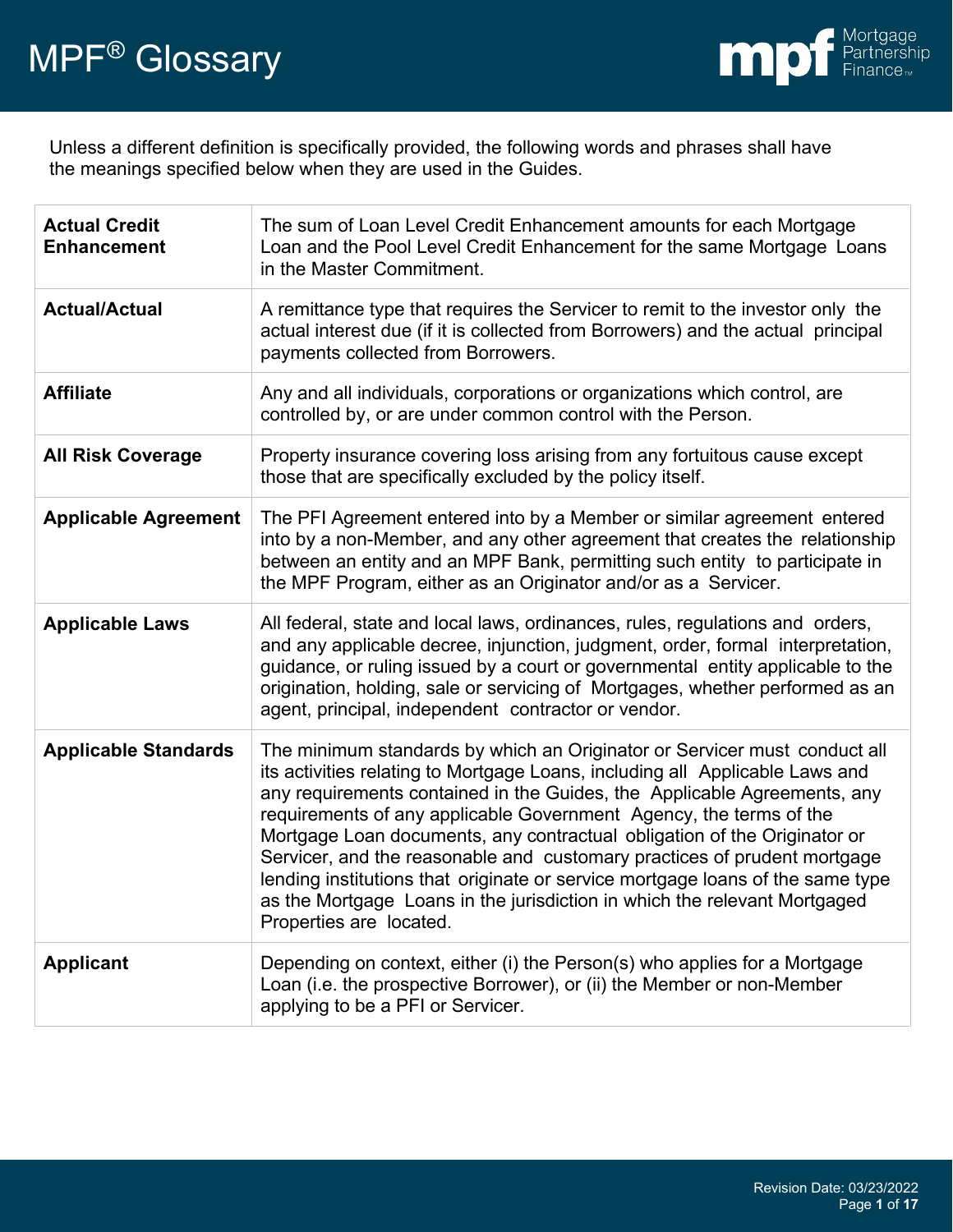| <b>Appraisal</b>                                                                 | A report made by an appraiser setting forth an opinion or estimate of the fair<br>market value of a property which is proposed as collateral for a Mortgage Loan,<br>which shall be understood to include all attachments including but not limited to<br>photographs, analysis of comparables, sketches, and comments. The term may<br>also refer to the process by which this estimate is obtained.                                                                                                 |
|----------------------------------------------------------------------------------|-------------------------------------------------------------------------------------------------------------------------------------------------------------------------------------------------------------------------------------------------------------------------------------------------------------------------------------------------------------------------------------------------------------------------------------------------------------------------------------------------------|
| <b>Appraisal Waiver</b><br>(a/k/a Property<br><b>Inspection Waiver</b><br>(PIW)) | Offer issued on a Mortgage Loan issued through Desktop Underwriter (DU) to<br>waive the appraisal requirement on a Mortgage Loan that meets all other<br>requirements of the MPF Guide and any requirements imposed by the applicable<br><b>MPF Bank.</b>                                                                                                                                                                                                                                             |
| <b>Assignment</b>                                                                | A document which, for valid consideration, transfers to a transferee all the rights<br>of the secured party under a Security Instrument.                                                                                                                                                                                                                                                                                                                                                              |
| <b>Assuming Servicer</b>                                                         | The Servicer that is acquiring Subject Servicing.                                                                                                                                                                                                                                                                                                                                                                                                                                                     |
| <b>Assumption</b>                                                                | The process whereby, on sale or transfer of a legal or beneficial interest in a<br>Mortgaged Property, the new owner of such Mortgaged Property becomes<br>legally obligated under the terms of the related existing Note, Security<br>Instrument, and any addenda and riders to such Security Instrument or Note.                                                                                                                                                                                    |
| <b>Average Prime Offer</b><br>Rate                                               | An APR posted in tables on the Federal Financial Institutions Examination<br>Council's (FFIEC's) web site daily, derived from the Freddie Mac Primary<br>Mortgage Market Survey® (PMMS).                                                                                                                                                                                                                                                                                                              |
| <b>Basis Point</b>                                                               | 1/100 of 1% (0.01%).                                                                                                                                                                                                                                                                                                                                                                                                                                                                                  |
| <b>Best Efforts Delivery</b><br><b>Commitment</b>                                | A sales agreement in which a PFI commits to deliver an individual Mortgage<br>Loan of a specified principal amount and quality to an investor pursuant to a Best<br>Efforts Master Commitment. The PFI makes its best effort to deliver the loan to<br>the investor prior to the commitment.                                                                                                                                                                                                          |
| <b>Best Efforts Master</b><br><b>Commitment</b>                                  | A Master Commitment under which a Best Efforts Delivery Commitment is<br>issued.                                                                                                                                                                                                                                                                                                                                                                                                                      |
| <b>Borrower</b>                                                                  | The maker of a Note.                                                                                                                                                                                                                                                                                                                                                                                                                                                                                  |
| <b>Business Day</b>                                                              | Any day other than (i) a Saturday or a Sunday or (ii) a day on which national<br>banking institutions in the State of Illinois are authorized or obligated by law or<br>executive order to remain closed; provided however that, unless otherwise<br>required in the Guides, if a PFI or Servicer is not open for business on any such<br>day, all actions required by the PFI or Servicer on that day shall be performed on<br>the last preceding day that the PFI or Servicer is open for business. |
| <b>Buydown Funds</b>                                                             | Money advanced by a builder, seller, or other interested party to reduce a<br>Borrower's monthly payment during a specific period of time.                                                                                                                                                                                                                                                                                                                                                            |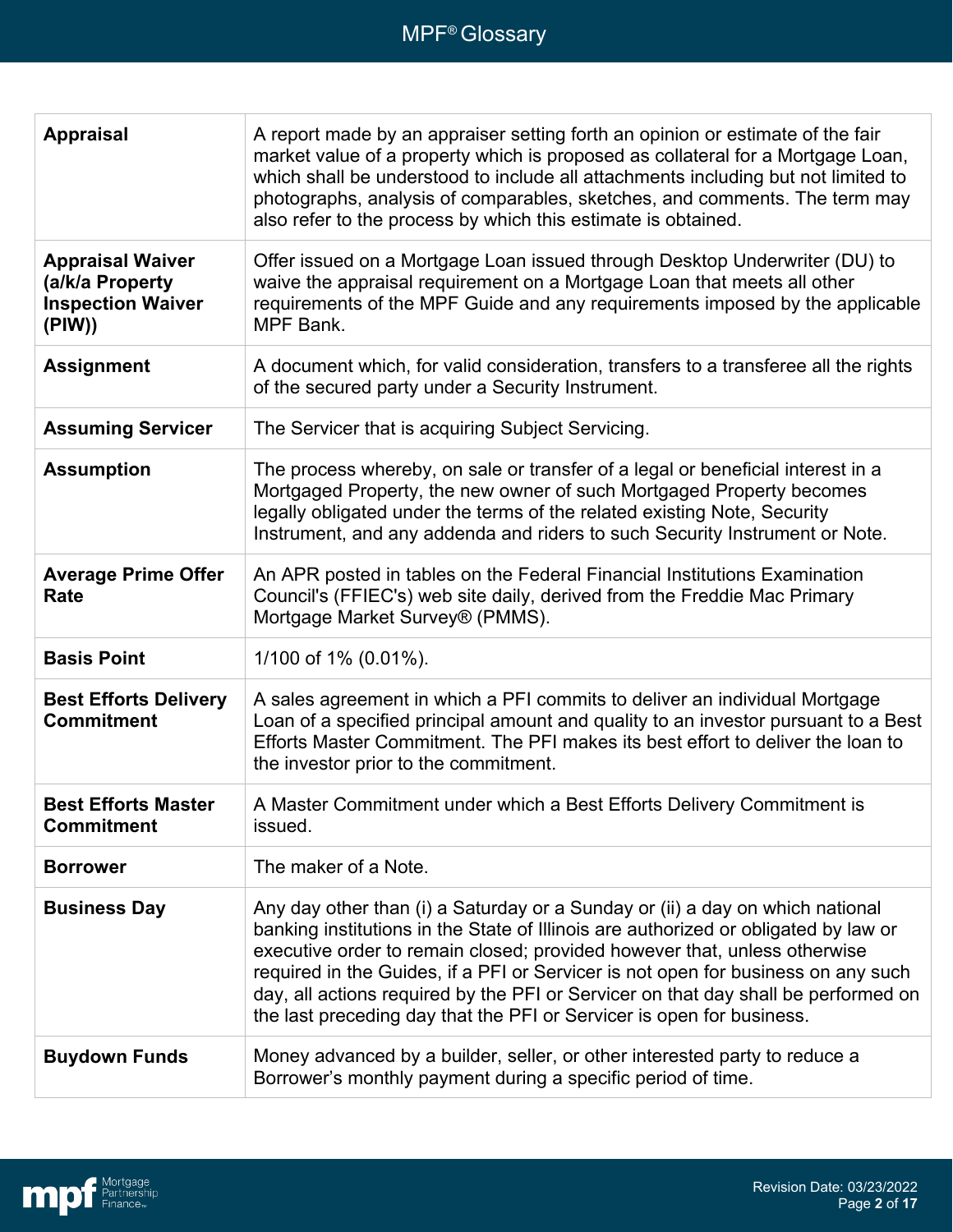| <b>Closing</b>                                 | The action and the date when the Security Instrument and Mortgage Loan<br>documents are signed and delivered, and the proceeds of the loan are advanced<br>to a Borrower. Also referred to as settlement.                                                                                                                                                                                                                      |
|------------------------------------------------|--------------------------------------------------------------------------------------------------------------------------------------------------------------------------------------------------------------------------------------------------------------------------------------------------------------------------------------------------------------------------------------------------------------------------------|
| <b>Collateral File</b>                         | The file maintained by the Custodian which contains the documents related to a<br>Mortgage Loan which are required to be delivered to and maintained by the<br>Custodian.                                                                                                                                                                                                                                                      |
| <b>Combined Loan-to-</b><br><b>Value Ratio</b> | The percentage of the property value borrowed through a combination of loans,<br>calculated by adding all the loan amounts and dividing by the home's value.                                                                                                                                                                                                                                                                   |
| <b>Confirmation</b>                            | A written or a machine- or electronically-generated transmission, issued by an<br>MPF Bank confirming the MPF Bank's purchase of one or more Mortgage<br>Loan(s) and which shall evidence the MPF Bank's ownership of such Mortgage<br>Loan(s), in a form as specified in the Guides.                                                                                                                                          |
| <b>Conforming Loan</b>                         | A Mortgage Loan that does not exceed the conforming loan limit published<br>yearly by the FHFA.                                                                                                                                                                                                                                                                                                                                |
| <b>Conventional</b><br><b>Mortgage Loan</b>    | A Mortgage Loan that is neither insured nor guaranteed by the FHA, the VA,<br>HUD, the RHS, or any other agency of the federal government.                                                                                                                                                                                                                                                                                     |
| <b>Covered Loan</b>                            | A loan categorized as a "Covered Loan" pursuant to the S&P Global Ratings'<br>LEVELS Glossary, Appendix E, which is attached to the Guides as Exhibit A.                                                                                                                                                                                                                                                                       |
| <b>Cramdown</b>                                | An action taken by a bankruptcy court to change the terms of a Security<br>Instrument or Note.                                                                                                                                                                                                                                                                                                                                 |
| <b>Credit Enhancement</b>                      | A PFI's obligations under Article IV of its PFI Agreement, including without<br>limitation the Actual Credit Enhancement and Remaining Credit Enhancement<br>for all Mortgage Loans delivered under such PFI Agreement by the PFI to the<br>MPF Bank and, if applicable, Mortgage Loans serviced for the MPF Bank.                                                                                                             |
| <b>Credit Enhancement</b><br>Fee               | A fee payable monthly by an MPF Bank to a PFI in consideration of the PFI's<br>Credit Enhancement obligation to fund the Realized Loss for a Master<br>Commitment, based on the fee rate applicable to such Master Commitment and<br>subject to the terms of the Master Commitment and applicable MPF Mortgage<br>Product, which may include performance and risk participation features as to<br>such Credit Enhancement Fee. |
| <b>Curtailment</b>                             | A partial prepayment by a Borrower of principal on a Mortgage Loan that<br>otherwise is current, which prepayment is not accompanied by an amount<br>representing the full amount of Scheduled Interest due on the Mortgage Loan.                                                                                                                                                                                              |
| <b>Curtailment Interest</b>                    | An amount equal to 30 days of interest on a Curtailment at the Note Rate.                                                                                                                                                                                                                                                                                                                                                      |

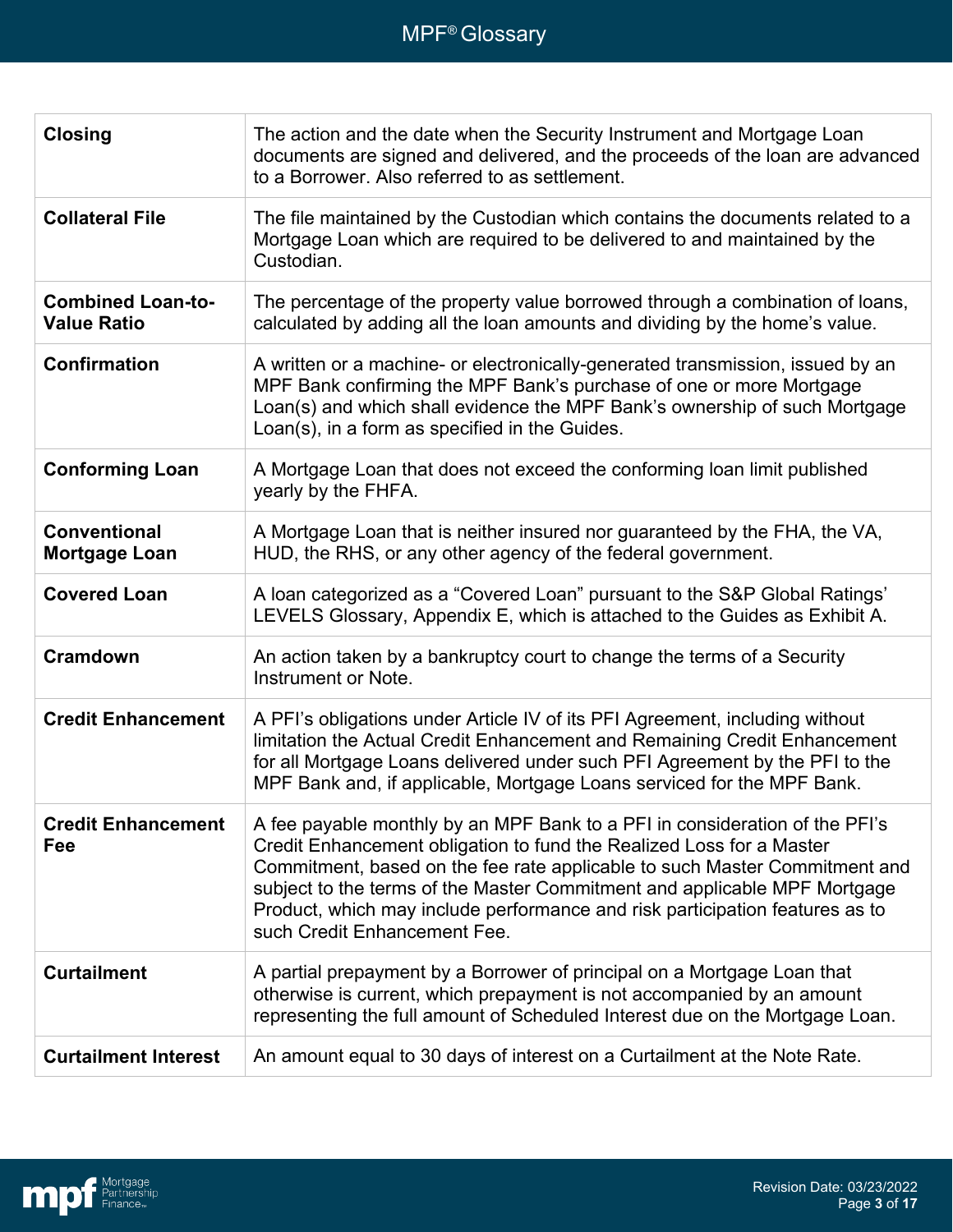| <b>Custodial Account</b>                                      | A demand deposit account established and maintained by a Servicer pursuant to<br>the requirements of the Guides, into which Principal and Interest Payments,<br>Escrow Funds or Buydown Funds are deposited.                                                                                                                                                                                                                |
|---------------------------------------------------------------|-----------------------------------------------------------------------------------------------------------------------------------------------------------------------------------------------------------------------------------------------------------------------------------------------------------------------------------------------------------------------------------------------------------------------------|
| <b>Custodian</b>                                              | An institution that verifies and maintains documents in connection with Mortgage<br>Loans, including the original Notes and Assignments.                                                                                                                                                                                                                                                                                    |
| <b>Custodian</b><br>Acknowledgement                           | An acknowledgement by a PFI, prepared by the MPF Provider and signed by the<br>PFI and its Custodian, of its designation of a Custodian other than the MPF<br>Program Custodian and of certain additional terms related to designation of an<br>alternate Custodian.                                                                                                                                                        |
| <b>Custody Agreement</b>                                      | The agreement between a Custodian and the MPF Provider.                                                                                                                                                                                                                                                                                                                                                                     |
| <b>Custody Officer</b>                                        | Officer of a Custodian designated as a custody officer by the Custodian in<br>accordance with the requirements of the Custody Manual.                                                                                                                                                                                                                                                                                       |
| <b>Daily Approved</b><br>Mortgage Loan<br>Report ('E' File)   | A report by a Custodian to the MPF Provider, of Mortgage Loans delivered by a<br>PFI on the prior Business Day, for which the related Collateral Files have been<br>reviewed and approved by the Custodian as complying with the requirements of<br>the Custody Manual or Custody Agreement, as applicable.                                                                                                                 |
| <b>Daily File Not</b><br><b>Received Report ('C'</b><br>File) | A report by a Custodian to the MPF Provider, of Mortgage Loans delivered by a<br>PFI on the prior Business Day for which the Custodian has not received the<br>related Collateral File.                                                                                                                                                                                                                                     |
| <b>Daily Loan Exception</b><br>Report ('D' File)              | A report by a Custodian to the MPF Provider, of Mortgage Loans delivered by a<br>PFI on the prior Business Day for which the related Collateral Files have been<br>reviewed by the Custodian but have not been certified as complying with the<br>requirements of the Custody Manual or Custody Agreement, as applicable,<br>together with the Exception(s) preventing each listed Collateral File from being<br>certified. |
| Deed in Lieu / Deed<br>in Lieu of<br><b>Foreclosure</b>       | A transfer of title to Mortgaged Property, from a Mortgagor to the Mortgagee,<br>given voluntarily to satisfy the balance due on a loan and to avoid Foreclosure.<br>Also called "voluntary conveyance".                                                                                                                                                                                                                    |
| <b>Delinquency</b>                                            | Delinguency occurs when all or part of a Borrower's required monthly payment is<br>unpaid after the due date.                                                                                                                                                                                                                                                                                                               |
| <b>Delinquency</b><br><b>Advances</b>                         | Funds advanced by a Servicer to cover any deficit in the Principal and Interest<br>Custodial Account on the withdrawal date which results from delinquent<br>Mortgage Loan payments (for scheduled/scheduled remittance types only).                                                                                                                                                                                        |
| <b>Delinquent Mortgage</b>                                    | A Mortgage Loan is considered delinquent if a payment due on the first day of<br>the month has not been paid as of the last day of the month.                                                                                                                                                                                                                                                                               |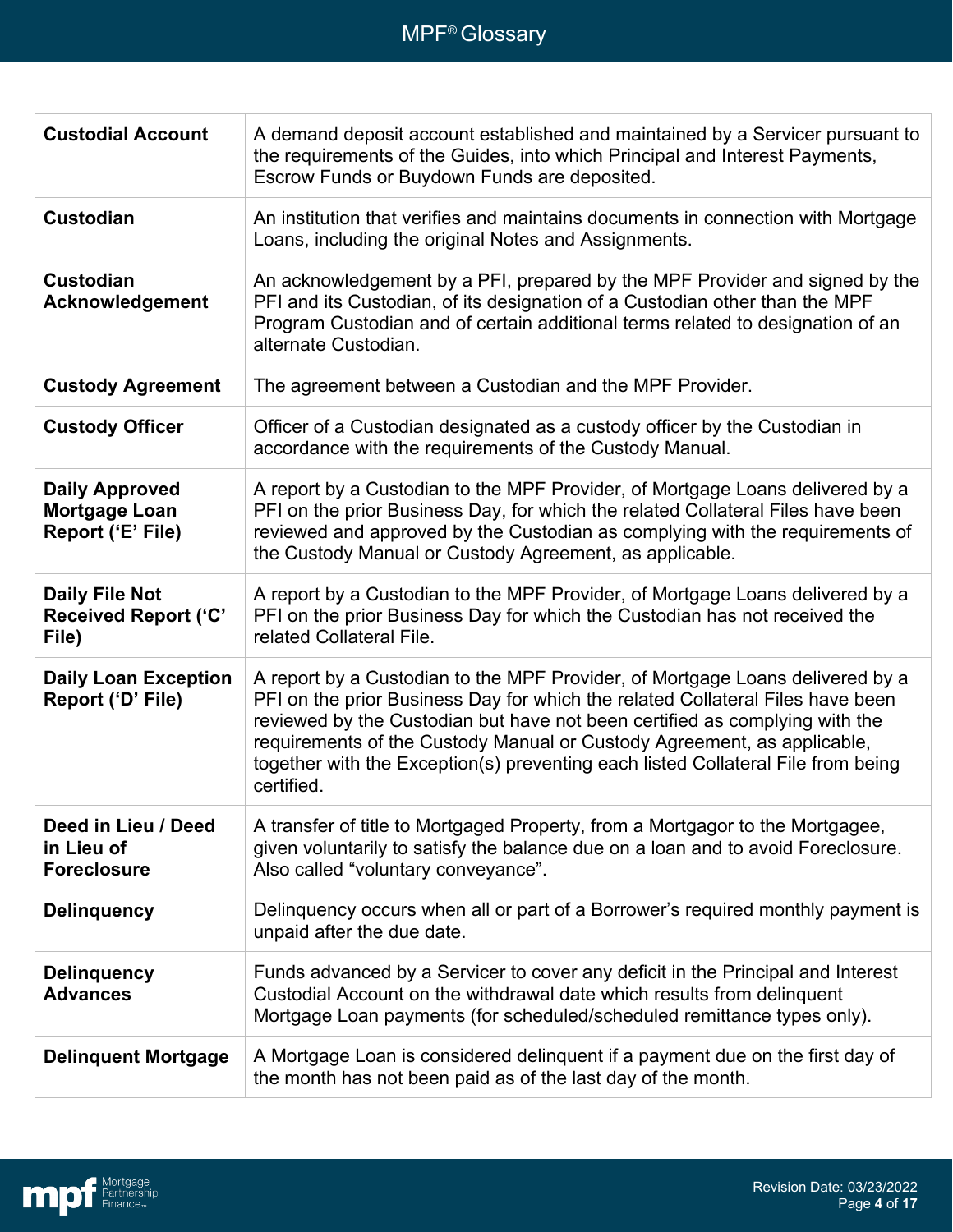| <b>Delivery Commitment</b>              | The commitment of the parties, evidenced by a writing or a machine or<br>electronically-generated transmission issued by an MPF Bank to a PFI accepting<br>the PFI's delivery commitment offer made from time to time under the PFI<br>Agreement and in accordance with the provisions of the Guides. Pursuant to the<br>Delivery Commitment, the PFI commits to deliver mortgages to the MPF Bank<br>that satisfy the terms set forth in the Delivery Commitment at a specified price<br>and within the period set forth therein, and the MPF Bank commits to purchase<br>such mortgages in accordance with the provisions of the Guides. May be either a<br>Mandatory Delivery Commitment or a Best Efforts Delivery Commitment. |
|-----------------------------------------|------------------------------------------------------------------------------------------------------------------------------------------------------------------------------------------------------------------------------------------------------------------------------------------------------------------------------------------------------------------------------------------------------------------------------------------------------------------------------------------------------------------------------------------------------------------------------------------------------------------------------------------------------------------------------------------------------------------------------------|
| <b>Demand Deposit</b><br><b>Account</b> | A depository account established by a PFI or Servicer with the applicable MPF<br>Bank, which account is used for processing transactions under the MPF<br>Program.                                                                                                                                                                                                                                                                                                                                                                                                                                                                                                                                                                 |
| <b>Designated Officer</b>               | Any officer of the MPF Provider or a PFI who is designated by the MPF Provider<br>to act as a designated officer, in accordance with requirements of the Custody<br>Manual or Custody Agreement, as applicable. A designated officer is authorized<br>to request the release of Collateral Files from the Custodian, and to otherwise<br>handle matters with respect to such Collateral Files on behalf of the MPF<br>Provider.                                                                                                                                                                                                                                                                                                    |
| <b>Early Payment</b><br><b>Default</b>  | When Conventional Mortgage Loan becomes delinquent within the first twelve<br>(12) months of a Borrower's first payment due date as specified in the Note and<br>subsequently becomes ninety (90) day past due. This definition only includes<br>Conventional Mortgage Loans that become 90 days past due within the first<br>fourteen (14) months from the first payment due date.                                                                                                                                                                                                                                                                                                                                                |
| eMPF <sup>®</sup> Website               | A website established by the MPF Provider for use by PFIs, Servicers,<br>Custodians, MPF Banks, the Master Servicer, and MPF Provider in connection<br>with Mortgage Loans delivered or serviced.                                                                                                                                                                                                                                                                                                                                                                                                                                                                                                                                  |
| <b>Escrow Account</b>                   | The segregated trust account in which Escrow Funds are held by a Servicer. In<br>some jurisdictions referred to as Impound Account.                                                                                                                                                                                                                                                                                                                                                                                                                                                                                                                                                                                                |
| <b>Escrow Funds</b>                     | Escrow Payments received by a Servicer from a Borrower together with any<br>funds which may be received from third parties on a Borrower's behalf, which are<br>held by the Servicer until such time as they are disbursed to pay expenses<br>related to a Mortgaged Property. Such expenses include but are not limited to<br>property tax, special assessments, ground rents, and any other charge that is or<br>may become a prior lien on a Mortgaged Property as well as property and<br>mortgage insurance premiums.                                                                                                                                                                                                         |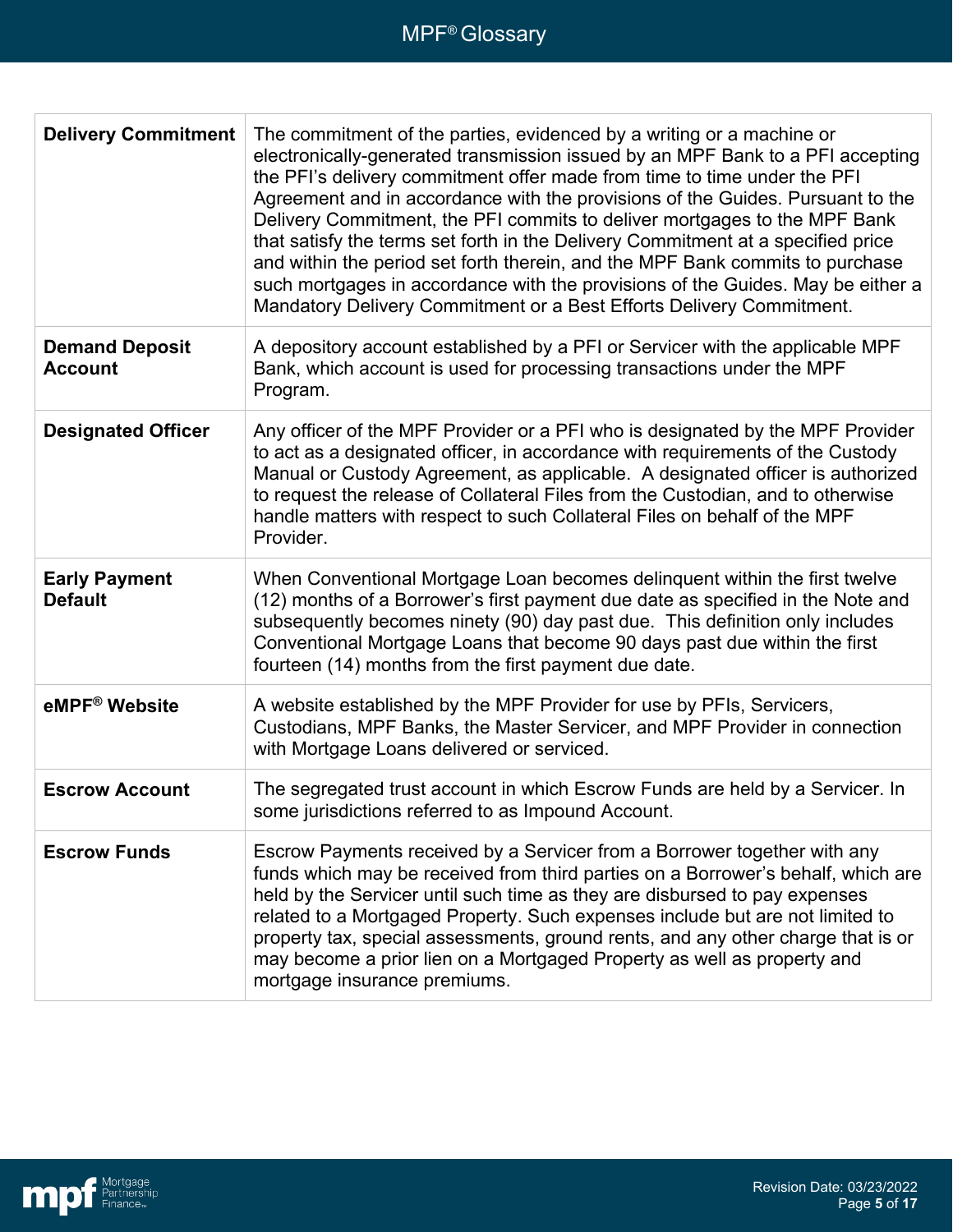| <b>Escrow Payment</b>                                          | The portion of a Borrower's monthly Mortgage Loan payment that is designated<br>to be held by the Servicer in an Escrow Account and disbursed to pay, as they<br>become due: property tax, special assessments, ground rents, and any other<br>charge that is or may become a prior lien on a Mortgaged Property as well as<br>property and mortgage insurance premiums. |
|----------------------------------------------------------------|--------------------------------------------------------------------------------------------------------------------------------------------------------------------------------------------------------------------------------------------------------------------------------------------------------------------------------------------------------------------------|
| <b>Exception</b>                                               | Any error related to a document that is required to be included in a Collateral<br>File, which prevents such Collateral File from meeting the requirements for<br>certification imposed by the Custody Manual or Custody Agreement, as<br>applicable.                                                                                                                    |
| <b>FHA Loan/</b><br><b>FHA Mortgage Loans</b>                  | A Government Mortgage Loan insured by the FHA.                                                                                                                                                                                                                                                                                                                           |
| <b>Final Certification</b>                                     | The final certification which a Custodian must provide for Government Mortgage<br>Loans, as required by the Custody Agreement or Custody Manual, as applicable.                                                                                                                                                                                                          |
| <b>First Loss Account</b>                                      | A contingent liability memorandum account established by the MPF Bank for<br>each Master Commitment based on and in the amount required under the<br>applicable MPF Mortgage Product description. This account is the liability of the<br>MPF Bank with respect to Realized Losses arising under such Master<br>Commitment.                                              |
| <b>Fixed Credit</b><br><b>Enhancement Fee</b>                  | A Credit Enhancement Fee which does not include a performance feature, i.e.,<br>the amount of the fee does not vary based on the loss experience of the related<br>Mortgage Loans.                                                                                                                                                                                       |
| <b>Forbearance Plan</b>                                        | An agreement between a Servicer and a Borrower to reduce monthly payments<br>in order to assist a Borrower in curing a Delinquency.                                                                                                                                                                                                                                      |
| <b>Freddie Mac</b>                                             | The Federal Home Loan Mortgage Corporation, a federal government-<br>sponsored enterprise.                                                                                                                                                                                                                                                                               |
| <b>Funding Date</b>                                            | The date on which an MPF Bank deposits into a PFI's Demand Deposit Account<br>funds for a Mortgage delivered under the MPF Program.                                                                                                                                                                                                                                      |
| <b>Ginnie Mae</b>                                              | The Government National Mortgage Association, a federal government-<br>sponsored enterprise.                                                                                                                                                                                                                                                                             |
| <b>Government Agency</b>                                       | The FHA, the VA, HUD or the RHS.                                                                                                                                                                                                                                                                                                                                         |
| <b>Government Loan /</b><br>Government<br><b>Mortgage Loan</b> | Any Mortgage Loan insured or guaranteed by the FHA, the VA, HUD, the RHS,<br>or any other agency of the federal government.                                                                                                                                                                                                                                              |

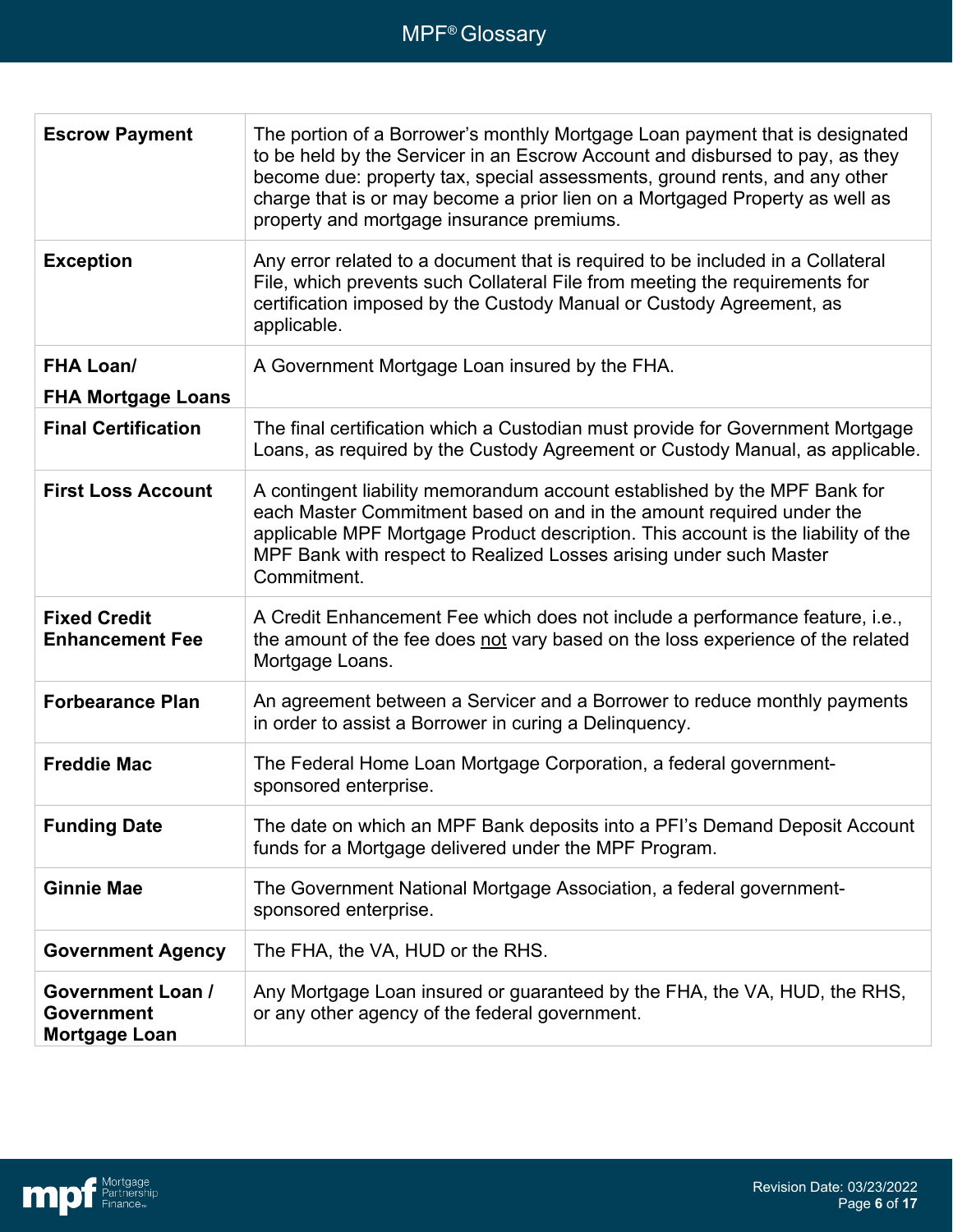| <b>Government MBS</b><br>Mortgage/Government<br><b>MBS Mortgage Loan</b> | A Government Mortgage Loan delivered under the MPF Government MBS<br>Product.                                                                                                                                                                                                                                                                             |
|--------------------------------------------------------------------------|-----------------------------------------------------------------------------------------------------------------------------------------------------------------------------------------------------------------------------------------------------------------------------------------------------------------------------------------------------------|
| <b>Government</b><br><b>Sponsored Enterprise</b>                         | Privately held corporations with public purposes created by the U.S. Congress,<br>including: Fannie Mae, Freddie Mac, Ginnie Mae, and the Federal Home Loan<br>Banks.                                                                                                                                                                                     |
| <b>Guaranteed Rural</b><br><b>Housing</b>                                | The loan program under which loans are guaranteed by the Rural Housing<br>Service.                                                                                                                                                                                                                                                                        |
| <b>Guides</b>                                                            | Mortgage Partnership Finance Program <sup>®</sup> Guide, all MPF Mortgage Product<br>specific selling and servicing guides, manuals, guides and related forms and<br>exhibits, collectively. The singular "Guide" refers to the specific guide in which<br>the term is used.                                                                              |
| <b>High-Balance</b><br><b>Mortgage Loan</b>                              | A Conventional Mortgage Loan where the original loan amount exceeds the<br>conforming loan /limits published yearly by the FHFA, but not to exceed the loan<br>limit for the high-cost area, in which a Mortgaged Property is located, as<br>specified by the FHFA (see Guides Exhibit N for a listing of high-cost areas and<br>applicable loan limits). |
| <b>High Cost Loan</b>                                                    | A loan categorized as a "High Cost Loan" pursuant to the S&P Global Ratings'<br>LEVELS Glossary, Appendix E, which is attached to the Guides as Exhibit A.                                                                                                                                                                                                |
| <b>High Level Concern</b><br>Mortgage                                    | An Early Payment Default Mortgage Loan with an estimated Realized Loss,<br>including additional interest, of \$5,000 or more; or any other defaulted<br>Conventional Mortgage Loan with an estimated Realized Loss, including<br>additional interest, of more than the greater of \$20,000 or 20% of the original<br>property value.                      |
| <b>Higher-Priced</b><br><b>Mortgage Loan</b>                             | A mortgage loan that is considered to be a higher-priced mortgage loan<br>according to Regulation Z (12 CFR Part 1026) implementing the Truth in<br>Lending Act.                                                                                                                                                                                          |
| <b>Home Loan</b>                                                         | A loan categorized as a "Home Loan" pursuant to the S&P Global Ratings'<br>LEVELS Glossary, Appendix E, which is attached to the Guides as Exhibit A.                                                                                                                                                                                                     |
| <b>HUD Section 184</b><br>Loan/HUD 184 Loan                              | A Government Mortgage Loan for which a Loan Guarantee Certificate is issued<br>by HUD under the Section 184 Indian Housing Loan Guarantee Program and<br>administered by the Office of Public and Indian Housing.                                                                                                                                         |
| <b>Indian Housing Loan</b><br><b>Guarantee Program</b>                   | See HUD Section 184 Loan.                                                                                                                                                                                                                                                                                                                                 |
| <b>Initial Certification</b>                                             | A report by a Custodian to a PFI that Collateral File provided by the PFI and its<br>contents comply with the applicable Initial Certification Criteria.                                                                                                                                                                                                  |

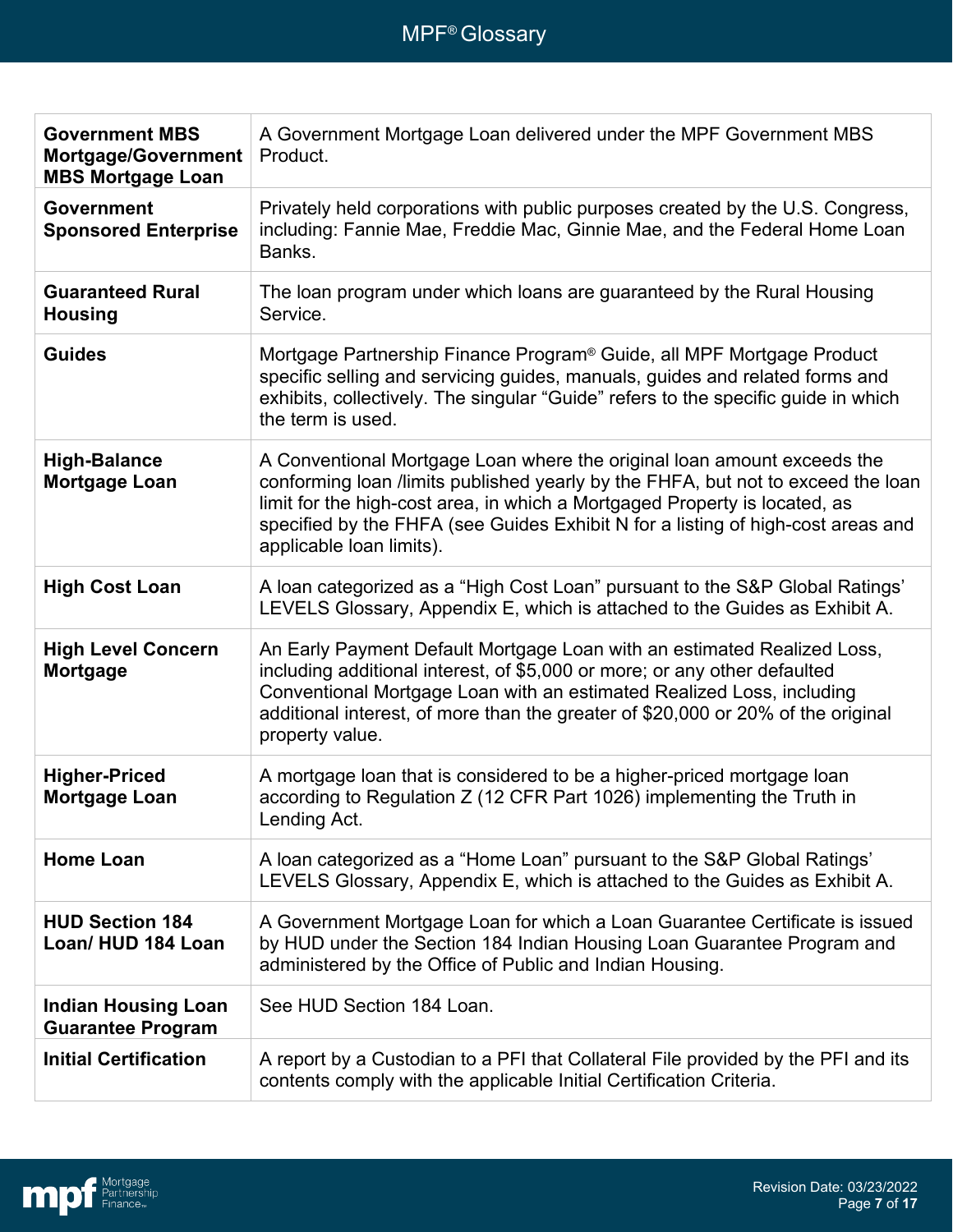| <b>Initial Certification</b><br><b>Criteria</b>  | The requirements for Initial Certification established by a Custodian, which are<br>at least as stringent as the criteria required in the Custody Manual or Custody<br>Agreement, as applicable.                                                                                                                                       |
|--------------------------------------------------|----------------------------------------------------------------------------------------------------------------------------------------------------------------------------------------------------------------------------------------------------------------------------------------------------------------------------------------|
| <b>Initial Certification</b><br><b>Exception</b> | Any error related to a document required for a Collateral File which prevents the<br>Collateral File from complying with the applicable Initial Certification Criteria.                                                                                                                                                                |
| <b>Insurance Proceeds</b>                        | Proceeds received by a Servicer from insurance coverage of any type in<br>connection with a Mortgage Loan.                                                                                                                                                                                                                             |
| <b>Interested Party</b><br><b>Contribution</b>   | Cost(s) customarily paid by a Borrower that are paid by the seller,<br>builder/developer, the real estate agent or broker, or any of their affiliates who<br>has an interest in the transaction.                                                                                                                                       |
| Intervening<br><b>Assignments</b>                | Collectively all the Assignments that evidence all transfer of ownership of a<br>mortgage from the original mortgagee to the current mortgagee. The Singular<br>"Intervening Assignment" refers to one of the Intervening Assignments.                                                                                                 |
| <b>Judicial Foreclosure</b>                      | A Foreclosure resulting from a court action.                                                                                                                                                                                                                                                                                           |
| <b>Lender Adjusted Net</b><br><b>Worth</b>       | A PFI's Total Equity Capital as determined by Generally Accepted Accounting<br>Principles (GAAP), less goodwill and other intangible assets (excluding<br>Servicing Rights) and, based on an assessment of associated risks, a possible<br>deduction of "affiliate receivables" and "pledged assets net of associated<br>liabilities". |
| Liquidation                                      | A transaction which reduces the outstanding Principal Balance of a Mortgage<br>Loan to zero.                                                                                                                                                                                                                                           |
| <b>Liquidation Proceeds</b>                      | Funds received by a Servicer as a result of the Liquidation of a Mortgage Loan.                                                                                                                                                                                                                                                        |
| <b>Loan Application</b>                          | The most current version of the FNMA 1003/FHLMC 65 used by an Applicant to<br>submit pertinent information to the Originator concerning the Applicant and the<br>property proposed as security.                                                                                                                                        |
| <b>Loan Application Date</b>                     | The date the Originator received the information that consists of an application<br>under the Truth in Lending Act and related regulations.                                                                                                                                                                                            |
| <b>Loan Level Credit</b><br><b>Enhancement</b>   | The portion of the Credit Enhancement pertaining to the risks of an individual<br>Mortgage Loan.                                                                                                                                                                                                                                       |
| <b>Loan Level Price</b><br><b>Adjustment</b>     | Loan purchase price adjustments assessed based on certain eligibility or other<br>loan features such as credit score, loan purpose, occupancy, number of units,<br>product types, etc                                                                                                                                                  |
| <b>Loan Funding Report</b><br>('A' File)         | A report by the MPF Provider to the Custodian, listing Mortgage Loans delivered<br>by a PFI on the prior Business Day.                                                                                                                                                                                                                 |

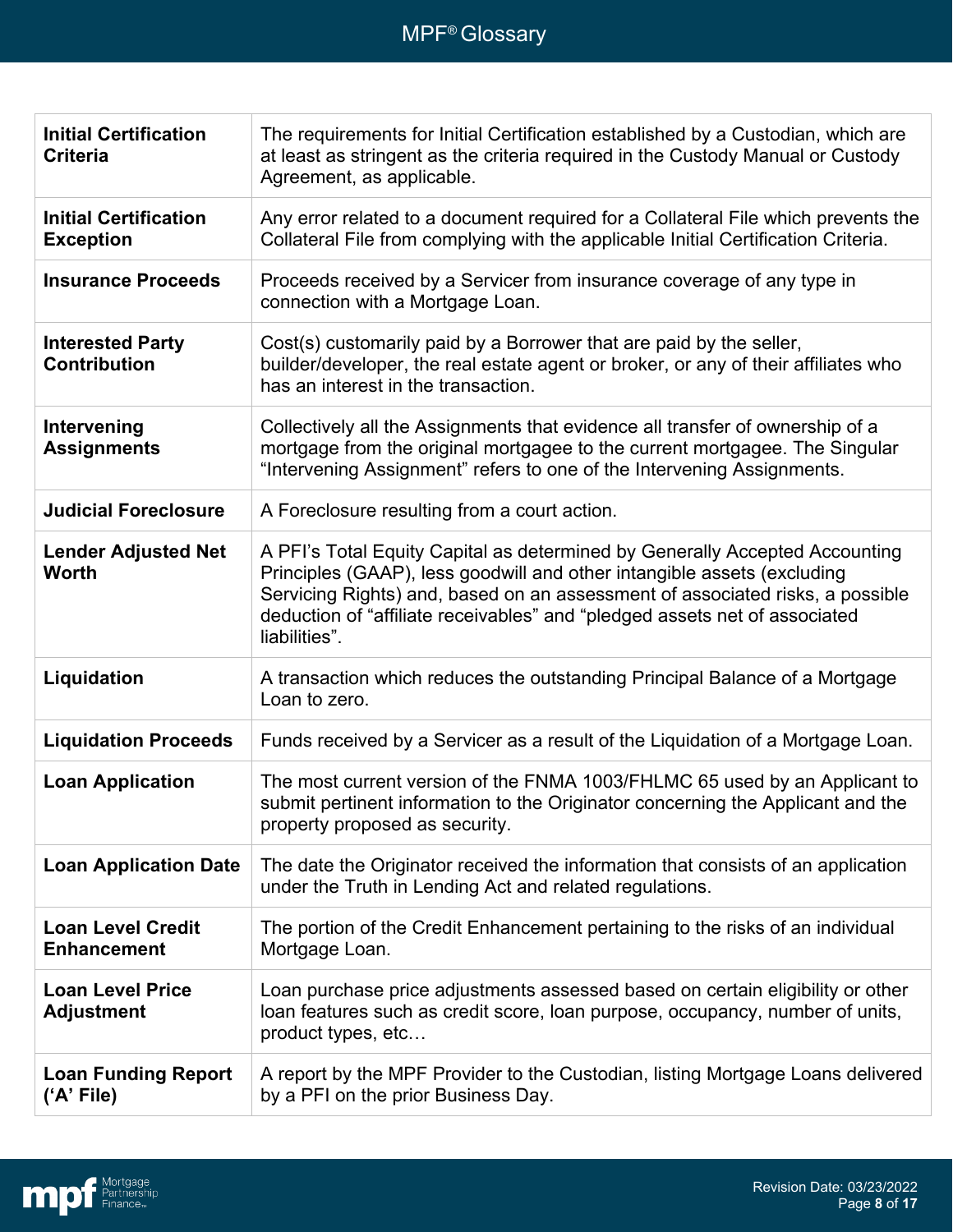| <b>Loan Modification</b><br><b>Information</b>                   | Information provided by the MPF Provider to a Custodian to notify the Custodian<br>of modifications or changes to a Loan Funding Report.                                                                                                                                                                 |
|------------------------------------------------------------------|----------------------------------------------------------------------------------------------------------------------------------------------------------------------------------------------------------------------------------------------------------------------------------------------------------|
| <b>Loan Presentment</b>                                          | The process for entry and validation of mortgage loan data.                                                                                                                                                                                                                                              |
| <b>Loan-to-Value Ratio</b>                                       | The percentage of the loan amount to the appraised value (or the sales price,<br>whichever is less) of the property, calculated by dividing the amount to be<br>borrowed by the value of the property.                                                                                                   |
| <b>Loans For Sale Report</b>                                     | A report by a PFI to a Custodian containing information about Mortgage Loans<br>to be used by the Custodian in providing Initial Certification of the Collateral<br>Files for such Mortgage Loans.                                                                                                       |
| <b>Loans Funded</b><br><b>Modification Report</b><br>('B' File)  | A report by the MPF Provider to the Custodian of Mortgage Loans delivered by<br>a PFI on the prior Business Day to which changes or modifications have been<br>made that require the Mortgage Loan documents or reports to be updated.                                                                   |
| <b>Mortgage Electronic</b><br><b>Registration System</b><br>Inc. | An electronic system that assists lenders, investors, and others in tracking<br>mortgages, servicing rights, and security interests of mortgages for which<br>MERS (as nominee for the lender) is the mortgagee of record in a jurisdiction's<br>land records.                                           |
| Mortgage<br><b>Identification Number</b>                         | The permanent "mortgage identification number" assigned to a mortgage by<br>MERS.                                                                                                                                                                                                                        |
| <b>MPF Bank</b>                                                  | A Federal Home Loan Bank that offers the MPF Program to its members.<br>Depending on the context it may also mean the Federal Home Loan Bank which<br>the subject PFI is a member or Servicer is related to.                                                                                             |
| <b>MPF Custodian</b><br><b>Application</b>                       | An application by an entity desiring to be approved to provide custodial services<br>on behalf of the MPF Provider related to Mortgage Loans, in the form required<br>by the Custody Manual, including the checklist of required documents.                                                              |
| <b>MPF Mortgage</b><br><b>Product</b>                            | Any of the mortgage products offered by the MPF Program.                                                                                                                                                                                                                                                 |
| <b>MPF<sup>®</sup></b> Program                                   | See Mortgage Partnership Finance Program.                                                                                                                                                                                                                                                                |
| <b>MPF Program</b><br><b>Custodian</b>                           | An entity designated by the MPF Provider to provide custodial services in the<br>MPF Program for the MPF Mortgages of all PFIs unless a different custodian is<br>designated by a particular PFI and that entity qualifies and is approved by the<br>MPF Provider in accordance with the Custody Manual. |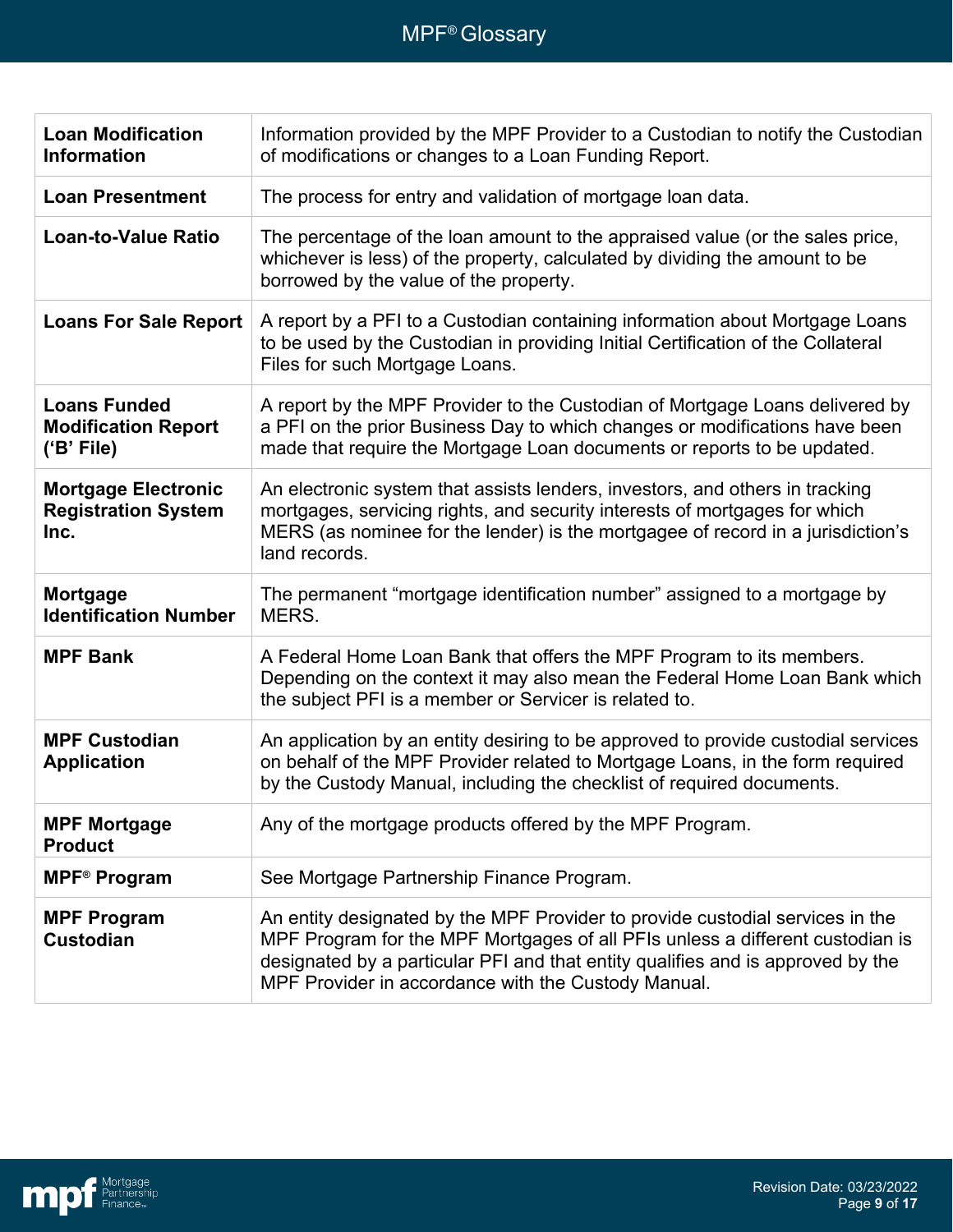| <b>MPF Program</b><br><b>Requirements</b>      | Collectively, all the requirements with respect to the MPF Program which may<br>be established and as amended from time to time by an MPF Bank, governing<br>certain aspects of the relationship between MPF Banks, PFIs, and Servicers<br>and their obligations with respect to selling and servicing Mortgage Loans. This<br>includes the rights, requirements, and duties set forth in the Applicable<br>Agreement and the Guides. |
|------------------------------------------------|---------------------------------------------------------------------------------------------------------------------------------------------------------------------------------------------------------------------------------------------------------------------------------------------------------------------------------------------------------------------------------------------------------------------------------------|
| <b>MPF Provider</b>                            | The Federal Home Loan Bank of Chicago, in its capacity as manager and<br>provider of services to PFIs and MPF Banks in connection with the MPF<br>Program.                                                                                                                                                                                                                                                                            |
| <b>MPF Traditional</b><br><b>Product</b>       | An MPF Mortgage Product under which Mortgage Loans are purchased by an<br>MPF Bank to be held as an investment and not for securitization or immediate<br>resale.                                                                                                                                                                                                                                                                     |
| <b>MPF Xtra Guide</b>                          | The manual, incorporated into the Guides, providing guidance with respect to<br>Mortgage Loans delivered under the MPF Xtra product.                                                                                                                                                                                                                                                                                                  |
| <b>Major Disaster</b>                          | A natural disaster identified as a Declared Disaster by the Federal Emergency<br>Management Agency (FEMA).                                                                                                                                                                                                                                                                                                                            |
| <b>Mandatory Delivery</b><br><b>Commitment</b> | A whole loan commitment that requires the PFI to deliver eligible mortgage<br>loans equal to at least a minimum required delivery amount.                                                                                                                                                                                                                                                                                             |
| <b>Master Commitment</b>                       | A document (including any addenda or attachments thereto) executed by a PFI<br>and an MPF Bank in accordance with the Guides, which provides the terms<br>under which the PFI will deliver Mortgage Loans to the MPF Bank.                                                                                                                                                                                                            |
| <b>Master Servicer</b>                         | A financial institution that the MPF Provider has engaged to perform various<br>master servicing duties on its behalf in connection with the MPF Program.                                                                                                                                                                                                                                                                             |
| <b>Maximum Credit</b><br><b>Enhancement</b>    | The amount specified in a Master Commitment which serves as a limit on the<br>PFI's total Credit Enhancement under the Master Commitment.                                                                                                                                                                                                                                                                                             |
| <b>Member</b>                                  | Bank, thrift, credit union, or other institution that is a stockholder of a Federal<br>Home Loan Bank or an entity certified as a housing associate of a Federal<br>Home Loan Bank.                                                                                                                                                                                                                                                   |
| <b>Monthly Accounting</b><br><b>Reports</b>    | Reports concerning Mortgage Loans required to be prepared and submitted by<br>a Servicer to the Master Servicer on a monthly basis as required by the<br>Servicing Guide.                                                                                                                                                                                                                                                             |
| <b>Monthly Approved</b><br>Report ('F' File)   | A monthly report by a Custodian to the MPF Provider of Mortgage Loans<br>delivered by a PFI during the previous calendar month which have been<br>reviewed by the Custodian and conform to the requirements of the Custody<br>Manual or Custody Agreement, as applicable.                                                                                                                                                             |

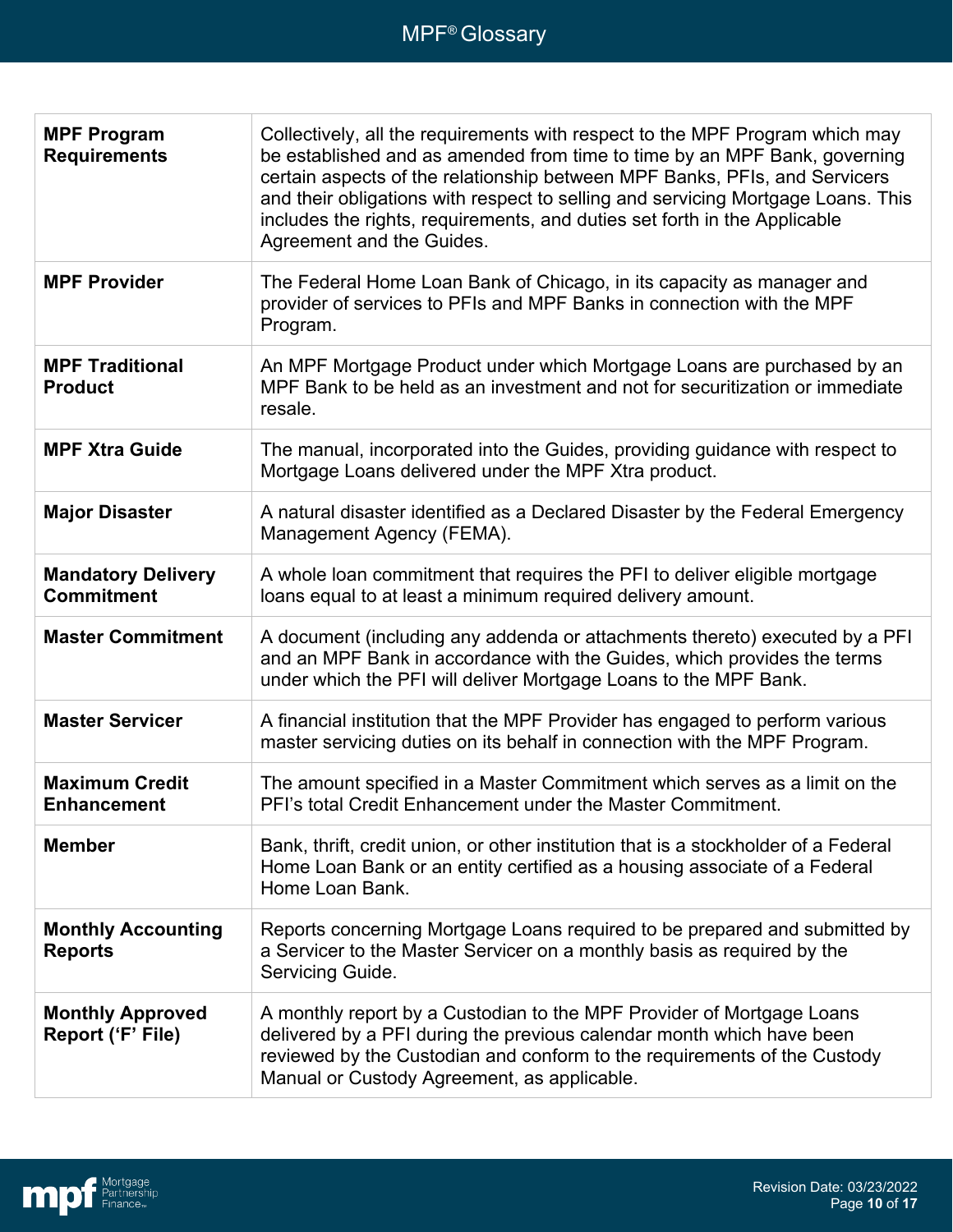| <b>Monthly Final</b><br><b>Certification</b><br><b>Approved Report</b><br>('L' File) | A monthly report by a Custodian to the MPF Provider of Mortgage Loans for<br>which the Custodian issued a Final Certification during the previous calendar<br>month.                                                                                          |
|--------------------------------------------------------------------------------------|---------------------------------------------------------------------------------------------------------------------------------------------------------------------------------------------------------------------------------------------------------------|
| <b>Monthly Loan Deleted</b><br>Report ('G' File)                                     | A monthly report by a Custodian to the MPF Provider of Mortgage Loans<br>delivered by a PFI that have been deleted by the Custodian during the previous<br>calendar month.                                                                                    |
| <b>Monthly Loan</b><br><b>Exception Report</b><br>('J' File)                         | A monthly report by a Custodian to the MPF Provider, of Mortgage Loans<br>delivered by a PFI during the previous calendar month that have not met the<br>requirements for certification imposed by the Custody Manual or Custody<br>Agreement, as applicable. |
| <b>Monthly Loan</b><br><b>Released Report</b><br>('H' File)                          | A monthly report by a Custodian to the MPF Provider of Mortgage Loans<br>delivered by a PFI for which the Collateral File has been released by the<br>Custodian and has not been returned at the time of the report.                                          |
| <b>Monthly Remittance</b>                                                            | The principal and interest payments for Mortgage Loans to be deposited<br>monthly by a PFI or Servicer to its DDA.                                                                                                                                            |
| mortgage/mortgage<br>loan                                                            | A residential mortgage loan which is evidenced by a mortgage note. The term<br>also includes, as the context requires, the mortgage note, the security<br>instrument which secures the loan and the evidence of title to the mortgaged<br>property.           |
| Mortgage / Mortgage<br>Loan                                                          | A mortgage loan delivered to or serviced for an MPF Bank under the MPF<br>Program.                                                                                                                                                                            |
| <b>Mortgage Loan File</b>                                                            | The file of documents, information and material maintained by a PFI or Servicer<br>with respect to a Mortgage Loan.                                                                                                                                           |
| <b>Mortgage Partnership</b><br>Finance <sup>®</sup> Program                          | A mortgage program developed and managed by the MPF Provider and offered<br>by the MPF Banks to their Members under which PFIs deliver Mortgage Loans<br>to MPF Banks, which are serviced by such PFI or by a Servicer.                                       |
| <b>Mortgage Records</b>                                                              | All books, records, and information (including without limitation any item in<br>electronic form) reasonably required to document or properly service Mortgage<br>Loan originated, sold, or serviced to or for an MPF Bank.                                   |
| <b>Mortgaged Property</b>                                                            | The property that is subject to a Mortgage Loan or, where the Mortgage Loan<br>has been foreclosed or the Servicer has taken title to the property on the MPF<br>Bank's behalf that was subject to such Mortgage Loan.                                        |
| <b>Mortgagee</b>                                                                     | The lender in a Mortgage Loan or the holder of a Mortgage Loan.                                                                                                                                                                                               |

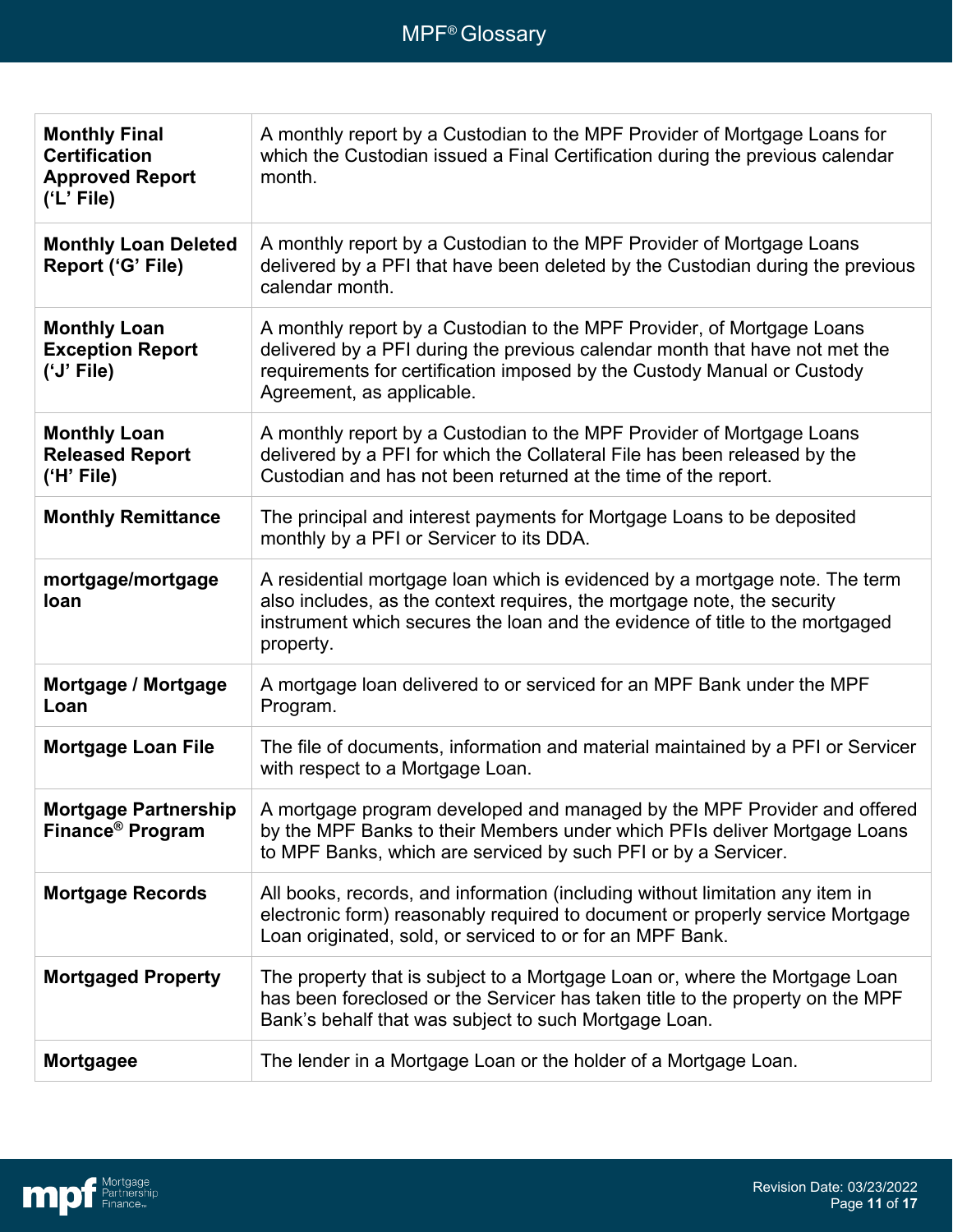| <b>Mortgagor</b>                                      | The owner of a Mortgaged Property who pledges such property as security for<br>the repayment of a Mortgage Loan; typically the Borrower.                                                                                                                                                                                                                                        |
|-------------------------------------------------------|---------------------------------------------------------------------------------------------------------------------------------------------------------------------------------------------------------------------------------------------------------------------------------------------------------------------------------------------------------------------------------|
| <b>Nationwide Mortgage</b><br><b>Licensing System</b> | A centralized mortgage industry database that is a national repository for all<br>fundamental information related to mortgage companies, their principals, and<br>their loan officers. The NMLS identification number is the unique identifier<br>assigned to registered mortgage loan officers.                                                                                |
| <b>Native American</b><br>Loans                       | See HUD Section 184.                                                                                                                                                                                                                                                                                                                                                            |
| <b>Net Rate</b>                                       | Note Rate less the Servicing Fee.                                                                                                                                                                                                                                                                                                                                               |
| <b>Non-Member Servicer</b>                            | A Person that is not a Member, but who has been approved by the MPF<br>Provider to service Mortgage Loans.                                                                                                                                                                                                                                                                      |
| <b>Non-Permanent</b><br><b>Resident Alien</b>         | A non-U.S. citizen holding acceptable, lawful evidence of temporary residency<br>status issued by the U.S. Citizenship and Immigration Services (USCIS).                                                                                                                                                                                                                        |
| <b>Non-Traditional</b><br><b>Mortgage Loan</b>        | A closed-end, first-lien or a simultaneous second-lien residential mortgage<br>secured by an owner-occupied 1-4 family residential property that allows the<br>Borrower to defer the payment of principal and interest, such as, for example:<br>interest-only mortgage, payment-option adjustable rate mortgage, and negative<br>amortization mortgage.                        |
| <b>Note</b>                                           | A written promise to repay a specified sum of money plus interest at a specified<br>rate and length of time to fulfill the promise that is secured by a Security<br>Instrument.                                                                                                                                                                                                 |
| <b>Note Rate</b>                                      | The interest rate on a Mortgage Loan determined by the terms of the Note.                                                                                                                                                                                                                                                                                                       |
| <b>Notice of Default</b>                              | A notice sent by a Servicer to a Borrower stating that the Borrower is in violation<br>of the terms of the Note and/or Security Instrument, and specifying the time limit<br>for the Borrower to cure or remedy the violation.                                                                                                                                                  |
| <b>Officer's Certificate</b>                          | A certificate required to be provided annually by a Custodian, signed by the<br>Chairman or Vice Chairman of the Board, the President, Senior Vice President<br>or Vice President (however, designated) and by the Treasurer, Secretary, or an<br>assistant treasurer or assistant secretary in the form required by the Custody<br>Manual or Custody Agreement, as applicable. |
| <b>Originating PFI</b>                                | The PFI that originated the Mortgage Loan or sold the Mortgage Loan(s) to the<br>Owner Bank.                                                                                                                                                                                                                                                                                    |

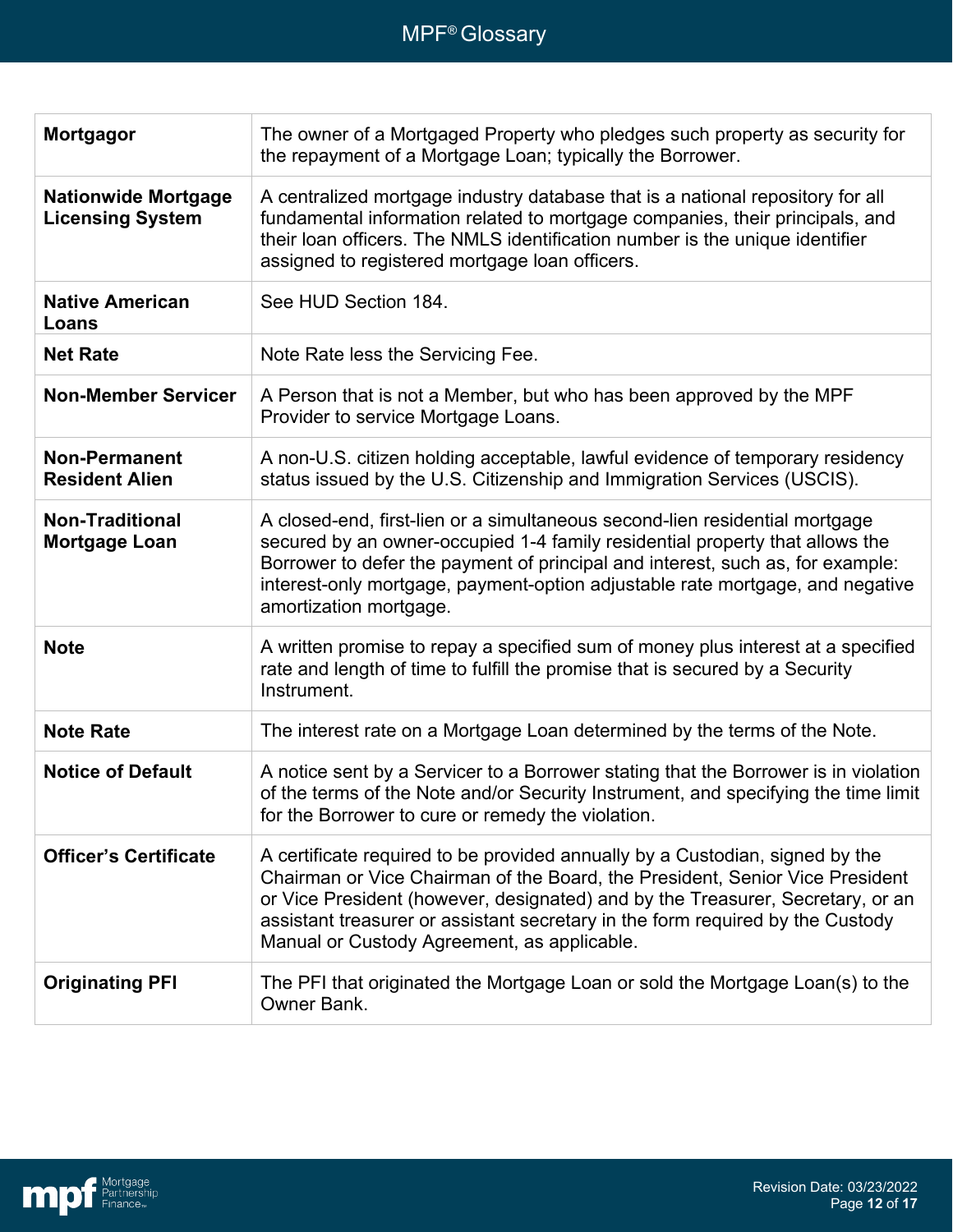| Origination<br><b>Obligations</b>                                    | All of the Originating PFI's obligations pertaining to the origination and sale of<br>Mortgage Loans under the terms of the Applicable Agreement.                                                                          |
|----------------------------------------------------------------------|----------------------------------------------------------------------------------------------------------------------------------------------------------------------------------------------------------------------------|
| Originator                                                           | An individual or institution that (1) receives, processes, and underwrites<br>Applications for Mortgages as the agent of an MPF Bank, which Mortgages are<br>funded by the MPF Bank at or prior to Closing.                |
| <b>Owner Bank</b>                                                    | The MPF Bank that owns the subject Mortgage Loan(s).                                                                                                                                                                       |
| <b>Public Access to</b><br><b>Court Electronic</b><br><b>Records</b> | An electronic public access service that allows users to obtain case and docket<br>information online from federal appellate, district, and bankruptcy courts, and<br>the PACER Case Locator.                              |
| <b>PFI Agreement</b>                                                 | An agreement between an MPF Bank and a PFI which sets out the terms, under<br>which the PFI originates, sells and/or services Mortgage Loans.                                                                              |
| <b>PFI Marketing Bulletin</b>                                        | A bulletin concerning benefits and features of MPF Mortgage Products and the<br>marketing of MPF Mortgage Loans, published periodically to PFIs and MPF<br>Banks by the MPF Provider.                                      |
| <b>PFI Notice</b>                                                    | A notice concerning amendments and additions to the Guides, published<br>periodically to PFIs and MPF Banks by the MPF Provider.                                                                                           |
|                                                                      |                                                                                                                                                                                                                            |
| <b>Pair-off Fee</b>                                                  | A fee assessed against a PFI when the aggregate Principal Balance of<br>Mortgage Loans purchased under a Delivery Commitment falls below the<br>tolerance specified.                                                       |
| <b>Participant</b>                                                   | A Person who acquires an ownership or a participation interest in some or all<br>Mortgage Loans delivered or serviced by a PFI to or for an MPF Bank.                                                                      |
| <b>Participating Financial</b><br><b>Institution</b>                 | A Member approved to participate in the MPF Program, and its successors and<br>assigns.                                                                                                                                    |
| <b>Performance Credit</b><br><b>Enhancement Fee</b>                  | A Credit Enhancement Fee which varies based on the loss experience for the<br>related Mortgage Loans.                                                                                                                      |
| <b>Permanent Resident</b><br><b>Alien</b>                            | A non-U.S. citizen holding acceptable, lawful evidence of permanent residency<br>status issued by the U.S. Citizenship and Immigration Services (USCIS).                                                                   |
| <b>Person</b>                                                        | Any individual, corporation, partnership, joint venture, association, joint-stock<br>company, trust, limited liability company, unincorporated organization,<br>government or any agency or political subdivision thereof. |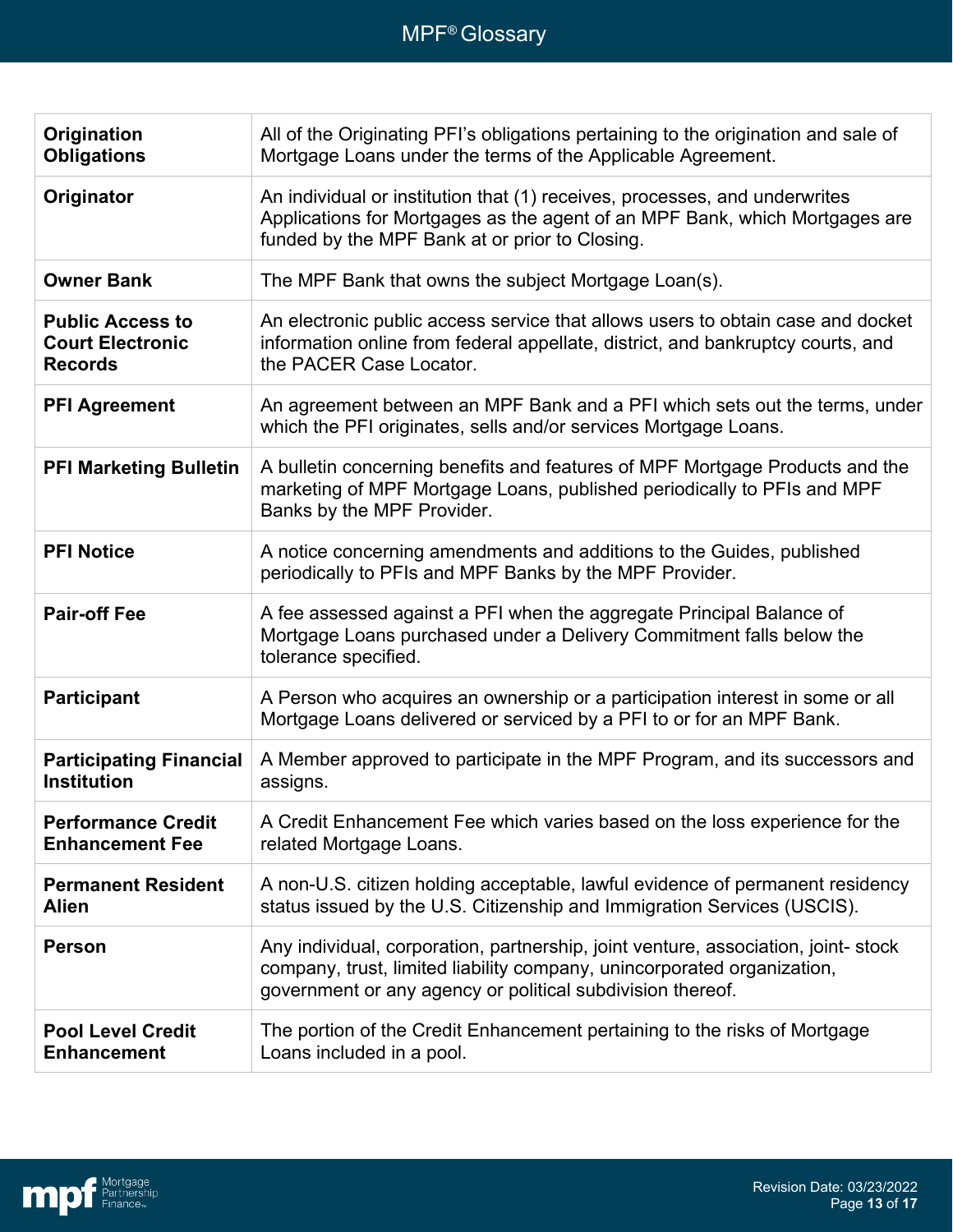| <b>Power of Attorney</b>                                  | A legal, written instrument which authorizes a Person, the attorney in fact, to act<br>as agent on behalf of another Person within the limitations defined in the<br>instrument or applicable law.                                                                                                                                                                                                                             |
|-----------------------------------------------------------|--------------------------------------------------------------------------------------------------------------------------------------------------------------------------------------------------------------------------------------------------------------------------------------------------------------------------------------------------------------------------------------------------------------------------------|
| <b>Predatory Mortgage</b><br>Loan                         | A mortgage loan that is considered to be predatory according to federal, state,<br>or local laws, rules, and regulations (collectively, "Anti-Predatory Lending<br>Laws"). This definition also includes any mortgaged-backed securities that<br>consist of Predatory Mortgage Loans.                                                                                                                                          |
| <b>Price Adjustment Fee</b>                               | A fee assessed against a PFI when the aggregate Principal Balance of<br>Mortgage Loans purchased under a Delivery Commitment falls above the<br>tolerance specified.                                                                                                                                                                                                                                                           |
| <b>Primary Residence</b>                                  | The residence which a Borrower considers to be his/her home or permanent<br>legal residence.                                                                                                                                                                                                                                                                                                                                   |
| <b>Principal Balance</b>                                  | The amount due and owing to satisfy the payoff of a Mortgage Loan, less<br>interest or other charges.                                                                                                                                                                                                                                                                                                                          |
| <b>Principal and Interest</b><br><b>Custodial Account</b> | A Custodial Account into which a Servicer deposits Principal and Interest<br>Payments.                                                                                                                                                                                                                                                                                                                                         |
| <b>Principal Officers</b>                                 | Those officers of a PFI: (i) that are "Reporting Persons" under Section 16 of the<br>Securities and Exchange Act of 1934 and/or (ii) that have a critical influence on<br>or substantive control over any material aspect of the PFI's mortgage origination<br>or servicing operations or any function related to such operations.                                                                                             |
| <b>Real Estate Owned</b>                                  | Mortgaged Property acquired by a Servicer on behalf of the Mortgagee, through<br>Foreclosure or Deed in Lieu of Foreclosure.                                                                                                                                                                                                                                                                                                   |
| <b>Realized Loss</b>                                      | With respect to a Conventional Mortgage Loan: the loss incurred or arising from<br>the default of a Mortgage Loan (after application of any applicable governmental<br>or private primary mortgage insurance, or guaranties, but not including any<br>claim proceeds from a Supplemental MI Policy) as determined in accordance<br>with the Guides and prior to any payments or allocations under the Applicable<br>Agreement. |
|                                                           | With respect to a Government Mortgage Loan: the loss incurred in connection<br>with any default, whether on the part of the Borrower or the PFI that is not<br>covered by the governmental insurance or guaranty, nor included in the<br><b>Unreimbursed Servicing Expenses.</b>                                                                                                                                               |
| <b>Redemption Period</b>                                  | A specific time period provided by state law to Borrowers a Foreclosure process<br>during which a Borrower has a legal right to buy back or "redeem" his or her<br>property, and during which Borrower cannot be divested of legal title or evicted<br>from the property.                                                                                                                                                      |

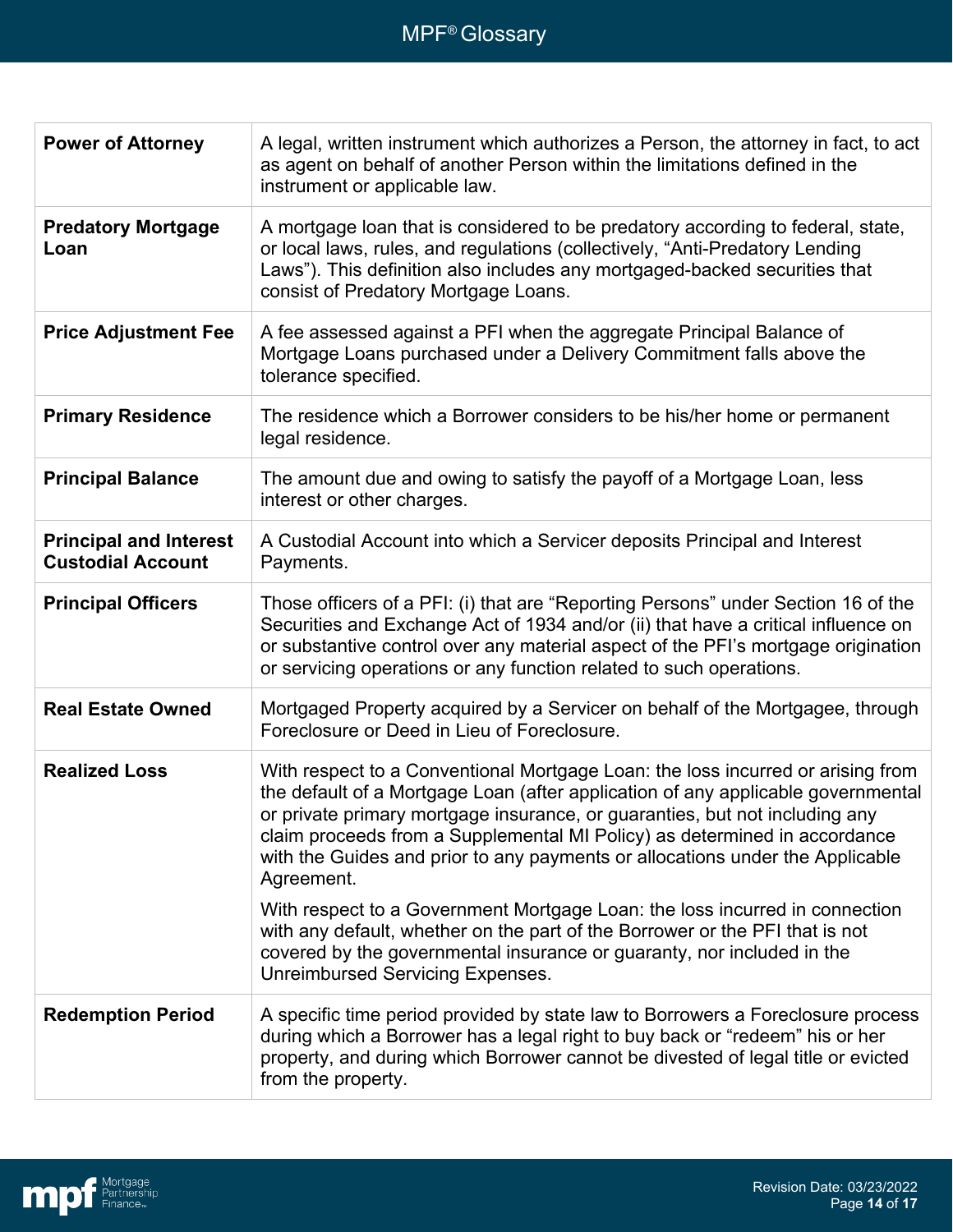| <b>Refi Plus Master</b><br><b>Commitment/Refi Plus</b><br><b>MC</b> | An MPF Xtra Master Commitment under which only DU Refi Plus Mortgage<br>Loans may be delivered.                                                                                                                                                                                 |
|---------------------------------------------------------------------|---------------------------------------------------------------------------------------------------------------------------------------------------------------------------------------------------------------------------------------------------------------------------------|
| <b>Release of Liability</b>                                         | An agreement to terminate the personal obligation of a Borrower in connection<br>with the payment of a Mortgage Loan.                                                                                                                                                           |
| <b>Remaining Credit</b><br><b>Enhancement</b>                       | At any time, a PFI's obligation with respect to a Master Commitment in an<br>amount equal to the Actual Credit Enhancement less the Realized Loss paid by<br>the PFI pursuant to the Applicable Agreement.                                                                      |
| <b>Repayment Plan</b>                                               | An agreement between the Servicer and a Borrower to make payments in<br>excess of the monthly payment in order to cure a Delinquency.                                                                                                                                           |
| <b>Request for Release</b><br>of Documents                          | A request for release of a Collateral File or any document contained in a<br>Collateral File either (a) signed by a Designated Officer in the form of Form<br>SG340 from the Servicing Guide, or (b) submitted electronically in a form<br>substantially similar to Form SG340. |
| <b>RHS Section 502</b><br>Loan /RHS 502 Loan                        | A Government Mortgage Loan for which a Loan Guarantee Certificate is issued<br>by the Housing & Community Facilities Programs (HCFP) under Section 502 of<br>the Single Family Housing Guaranteed Loan program.                                                                 |
| <b>Sale of Servicing</b><br><b>Contract</b>                         | A contract for the sale of Subject Servicing or other rights between a Selling<br>Servicer and Assuming Servicer.                                                                                                                                                               |
| <b>Scheduled Interest</b>                                           | The monthly interest amount scheduled to be paid under the amortization<br>schedule applicable to a Mortgage Loan.                                                                                                                                                              |
| <b>Scheduled Principal</b>                                          | The monthly principal amount scheduled to be paid under the amortization<br>schedule applicable to a Mortgage Loan.                                                                                                                                                             |
| Scheduled/Scheduled                                                 | A remittance type that requires the servicer to remit to the investor the<br>scheduled interest due and the scheduled principal due (whether or not<br>payments are collected from Borrowers).                                                                                  |
| <b>Security Instrument</b>                                          | A mortgage or deed of trust creating a valid lien on real estate in connection<br>with a Mortgage Loan.                                                                                                                                                                         |
| <b>Selling Guide</b>                                                | The applicable MPF Mortgage Product specific selling guide published by the<br><b>MPF Provider.</b>                                                                                                                                                                             |
| <b>Selling PFI/</b><br><b>Selling Servicer</b>                      | A PFI or Servicer transferring Subject Servicing of or other rights with respect to<br>a Mortgage Loan.                                                                                                                                                                         |
| <b>Servicer</b>                                                     | An institution approved to service Mortgage Loans.                                                                                                                                                                                                                              |

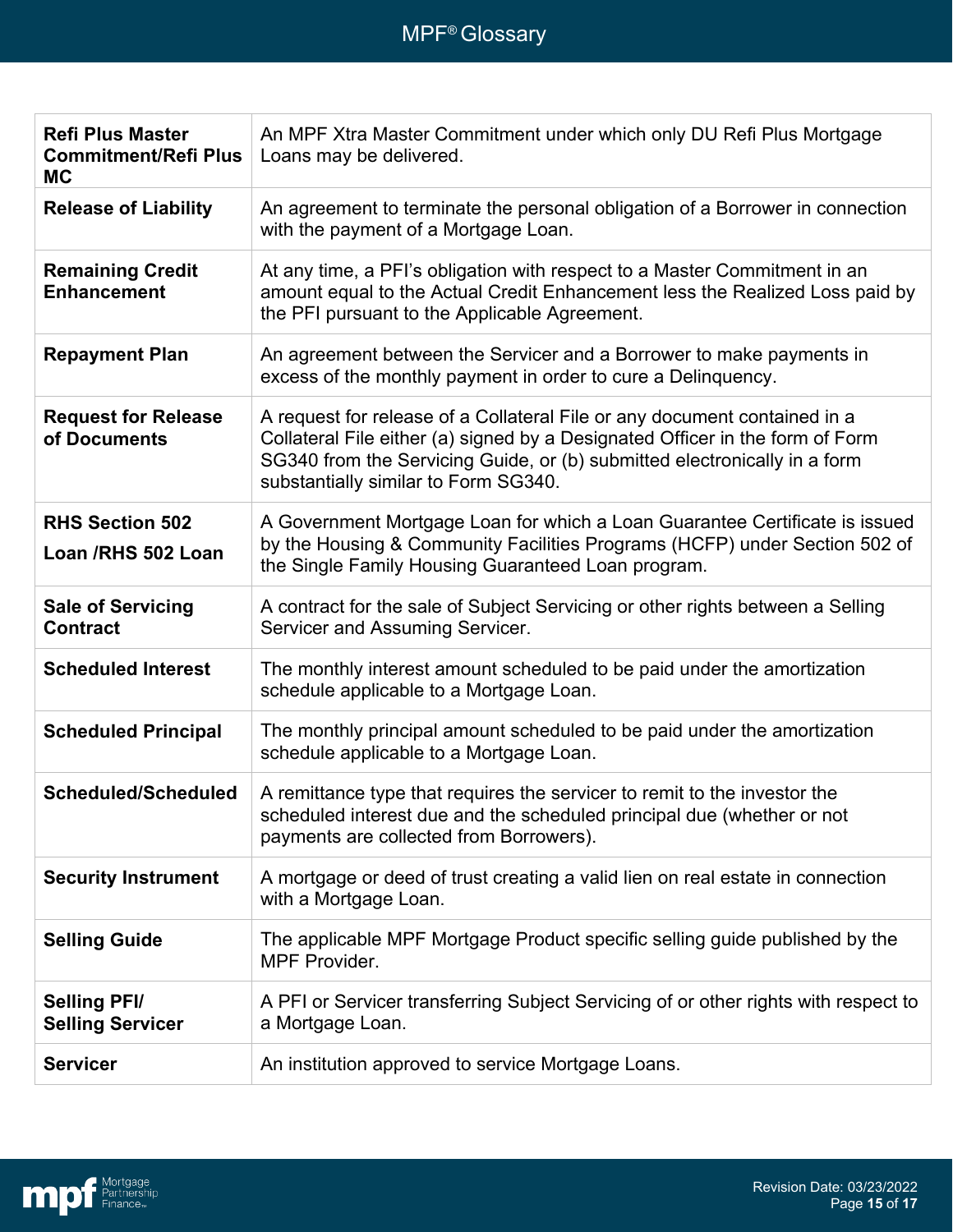| <b>Servicing</b>                                                                         | The performance of all servicing duties for Mortgage Loans specified in the<br>Applicable Agreement, Servicing Guide, Applicable Laws, and Applicable<br>Standards.                                                                                                                                          |
|------------------------------------------------------------------------------------------|--------------------------------------------------------------------------------------------------------------------------------------------------------------------------------------------------------------------------------------------------------------------------------------------------------------|
| <b>Servicing Advances</b>                                                                | Funds advanced by a Servicer to cover Servicing related costs and expenses<br>as they occur.                                                                                                                                                                                                                 |
| <b>Servicing Fees</b>                                                                    | Funds retained by a Servicer from the interest collected for a Mortgage Loan, as<br>compensation for Servicing such loan.                                                                                                                                                                                    |
| <b>Servicing Guide</b>                                                                   | The applicable MPF Mortgage Product specific servicing guide published by the<br><b>MPF Provider.</b>                                                                                                                                                                                                        |
| <b>Servicing</b><br><b>Responsibilities</b>                                              | The duties and obligations associated with Servicing Mortgage Loans.                                                                                                                                                                                                                                         |
| <b>Servicing Rights</b>                                                                  | The related rights and benefits of Servicing Mortgage Loans.                                                                                                                                                                                                                                                 |
| <b>Settlement Statement</b>                                                              | The form that discloses to the Borrower(s) the costs and terms of the Mortgage<br>Loan. The definition includes the HUD-1 Settlement Statement and Closing<br>Disclosures, as applicable.                                                                                                                    |
| <b>Sponsored Account</b>                                                                 | Either an interest bearing, or in the case of an A/A Account, a non-interest<br>bearing depository account, established by the Assisting Bank for the benefit of<br>the Assuming Servicer, with the Owner Bank, to facilitate remittances or<br>Actual/Actual Remittance deposits for the Subject Servicing. |
| <b>Subject Servicing</b>                                                                 | Servicing Responsibilities and Servicing Rights relating to a Mortgage Loan<br>which will be or has been transferred to an Assuming Servicer.                                                                                                                                                                |
| <b>Subservicer</b>                                                                       | A Servicer that has received the MPF Bank's consent to act on behalf of<br>another Servicer.                                                                                                                                                                                                                 |
| Supplemental<br><b>Mortgage Insurance</b><br><b>Policy</b>                               | Any and all supplemental or pool mortgage guaranty insurance policies, in<br>addition to private primary mortgage insurance, applicable to Mortgage Loans<br>delivered under the Master Commitment.                                                                                                          |
| <b>Tax and Insurance</b><br><b>Custodial Account/T&amp;I</b><br><b>Custodial Account</b> | A Custodial Account into which a Servicer deposits Escrow Funds for taxes and<br>insurance.                                                                                                                                                                                                                  |
| <b>Total Loan-to-Value</b><br>Ratio                                                      | The total Loan-to-Value based upon all encumbrances, regardless of lender.                                                                                                                                                                                                                                   |
| <b>Transfer of Ownership</b>                                                             | The conveyance of a Mortgaged Property or any right, title or interest in a<br>Mortgaged Property, whether legal or equitable, voluntary or involuntary.                                                                                                                                                     |